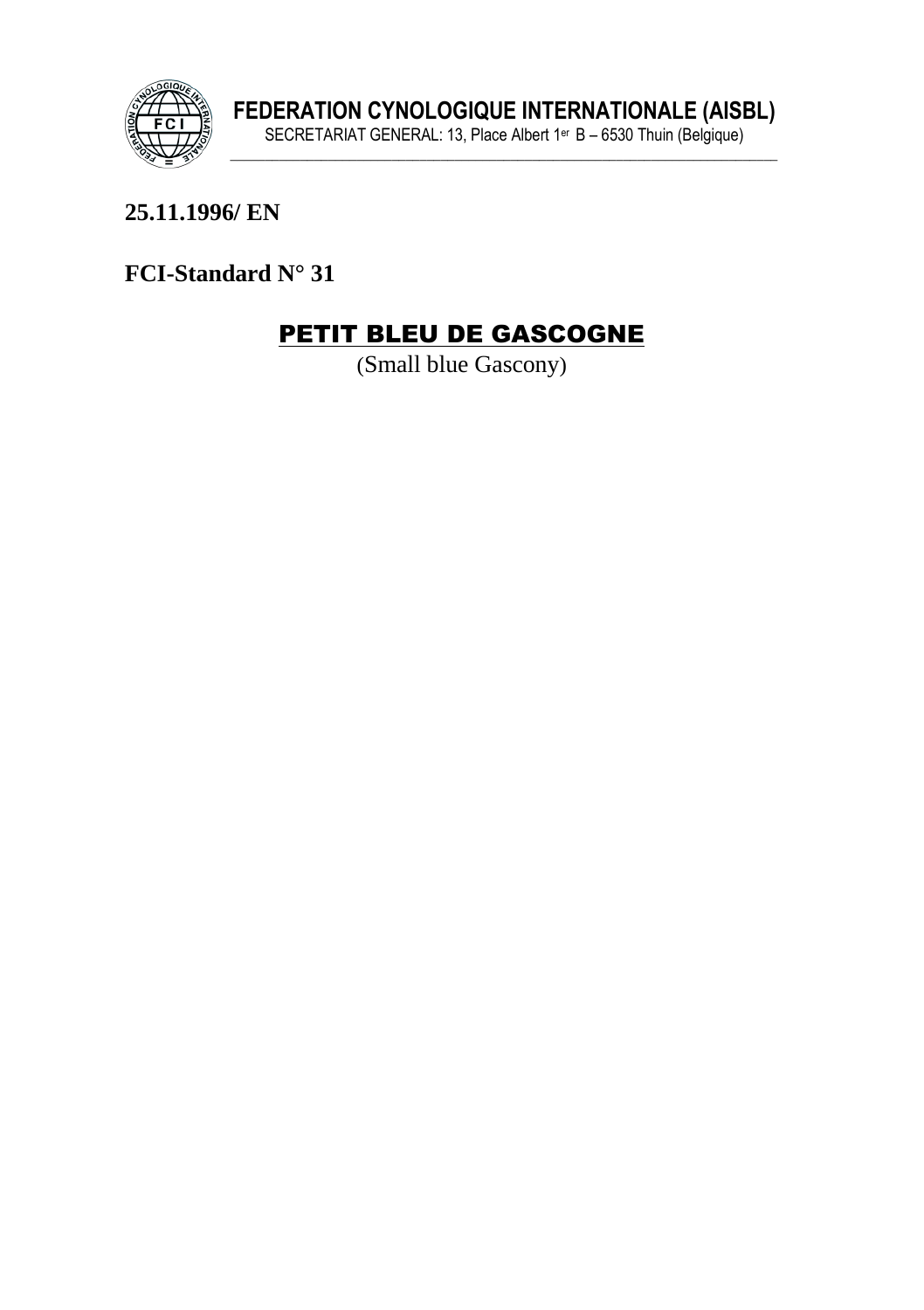**TRANSLATION**: Mrs. Peggy Davis. Official language (FR).

**ORIGIN**: France.

### **DATE OF PUBLICATION OF THE OFFICIAL VALID STANDARD**: 24.01.1996.

**UTILIZATION**: Multipurpose hound used for hunting with the gun, sometimes for coursing. His favourite game is the hare, but he is also successfully well adapted for big game hunting.

| FCI-CLASSIFICATION: Group 6 Scenthounds. |                     |  |                                  |
|------------------------------------------|---------------------|--|----------------------------------|
|                                          |                     |  | Section 1.2 Medium sized hounds. |
|                                          | With working trial. |  |                                  |

**BRIEF HISTORICAL SUMMARY:** It is a voluntary reduction in size of the Great Gascony Blue, certainly going back to the origin of this breed and linked directly to the utilization.

**GENERAL APPEARANCE**: Medium sized hound; well proportioned, distinguished.

**BEHAVIOUR / TEMPERAMENT:** Fine nose, intent in his way of hunting, endowed with a beautiful voice; works well in a pack. Character calm and affectionate. Obeys orders easily.

# **HEAD**

#### CRANIAL REGION:

Skull: Seen from the front, only very slightly domed without excessive width; the occipital protuberance is lightly marked; seen from above, the back of the skull is only slight pronounced ogival shape. The forehead is full.

Stop: Only very slightly accentuated.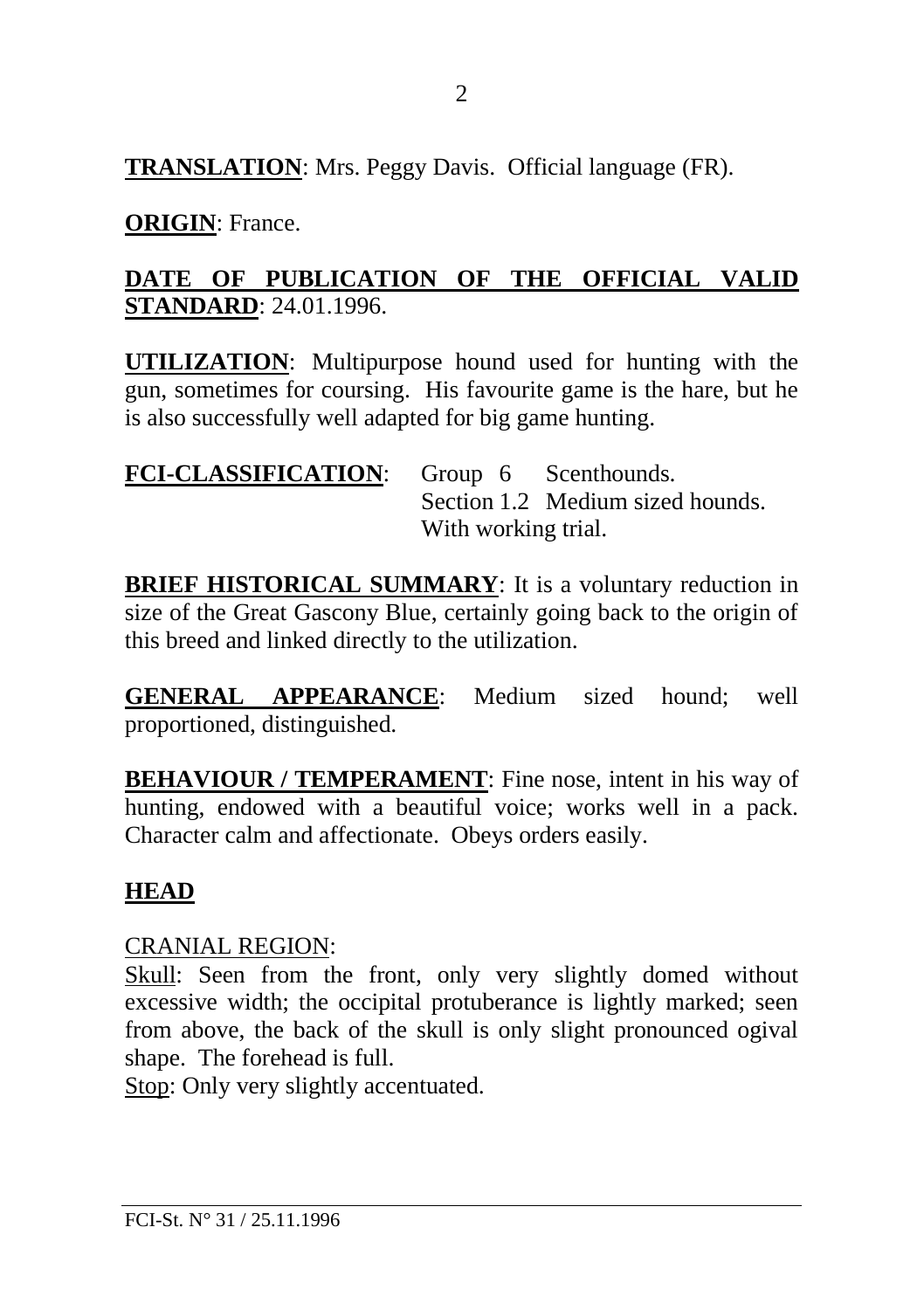FACIAL REGION:

Nose: Black, large; nostrils well open.

Muzzle: Same length as the skull, strong, nasal bridge often slightly arched.

Lips: Not very thick and not very developed; the upper lip covers the lower lip.

Jaws/Teeth: Scissor bite. Incisors set square to the jaws. Cheeks: Lean.

**EYES**: Oval shape, brown. Gentle expression.

**EARS**: Leathers moderately fine, curled in; should, at least, reach the extremity of the nose.

**NECK**: Of good length, with a slight dewlap.

### **BODY**:

Back: Well supported, firm. Loin: Well fused, without excess in length. Rump: Slightly sloping (oblique). Chest: Long, let down to elbow level; forechest quite broad. Ribs gently rounded. Underline and belly: Flank flat and let down.

**TAIL**: Slender, reaching the point of the hock. Carried proudly in sabre fashion.

# **LIMBS**

FOREQUARTERS: General appearance: Quite powerful. Shoulder: Muscled, moderately sloping. Elbow: Close to the body. Forearm: Good bone structure. Forefeet: Oval shape, toes lean and tight. Pads and nails black.

HINDQUARTERS: General appearance: Well proportioned.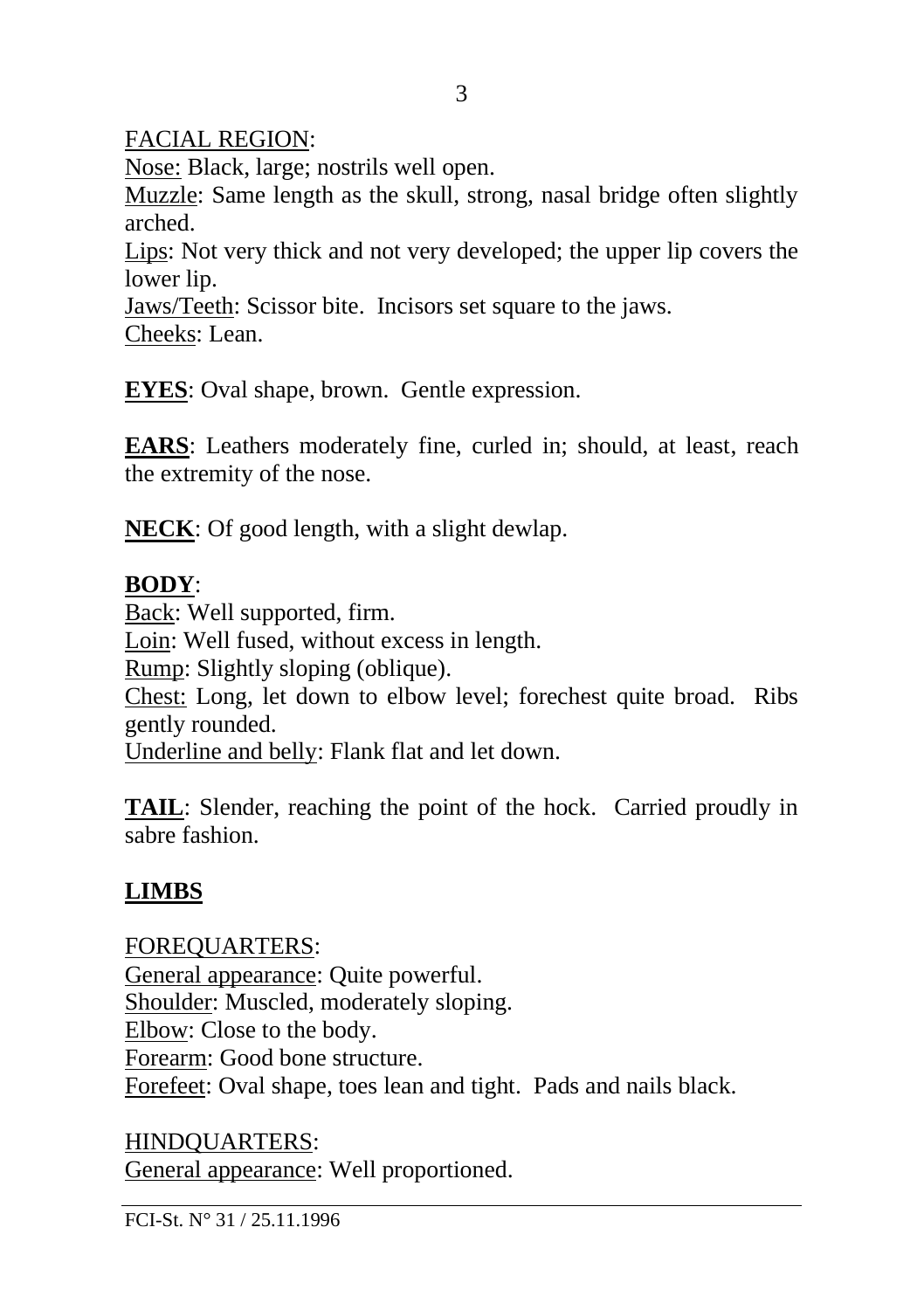Thigh: Quite long; muscled without excess. Hock joint: Large, slightly bent, well let down. Hind feet: Oval shape, toes lean and tight. Pads and nails black.

#### **GAIT / MOVEMENT**: Regular and easy.

**SKIN:** Supple. Black or strongly marbled with black patches, never entirely white. Mucous membranes (hairless zone) black.

#### **COAT**

Hair: Short, semi-thick; dense (profuse).

Colour: Entirely mottled (black and white) giving a slate blue colouring effect; marked or not with more or less extended black patches. Two black patches are generally placed at either side of the head, covering the leathers, surrounding the eyes and stopping at the cheeks. They do not meet up on the top of the skull; they leave a white interval in the middle of which is frequently found a small black oval shaped spot, typical of the breed. Two, more or less bright tan markings are placed above the superciliary arches giving the eyes a "quatreoeuillé" effect. There are also traces of tan on the cheeks, the lips, the inner face of the leathers, on the legs and under the tail.

# **SIZE:**

Height at withers: Males: 52 to 58 cm. Females: 50 to 56 cm.

**FAULTS**: Any departure from the foregoing points should be considered a fault and the seriousness with which the fault should be regarded should be in exact proportion to its degree and its effect upon the health and welfare of the dog.

Head:

- Short
- Skull too flat, too narrow or too broad.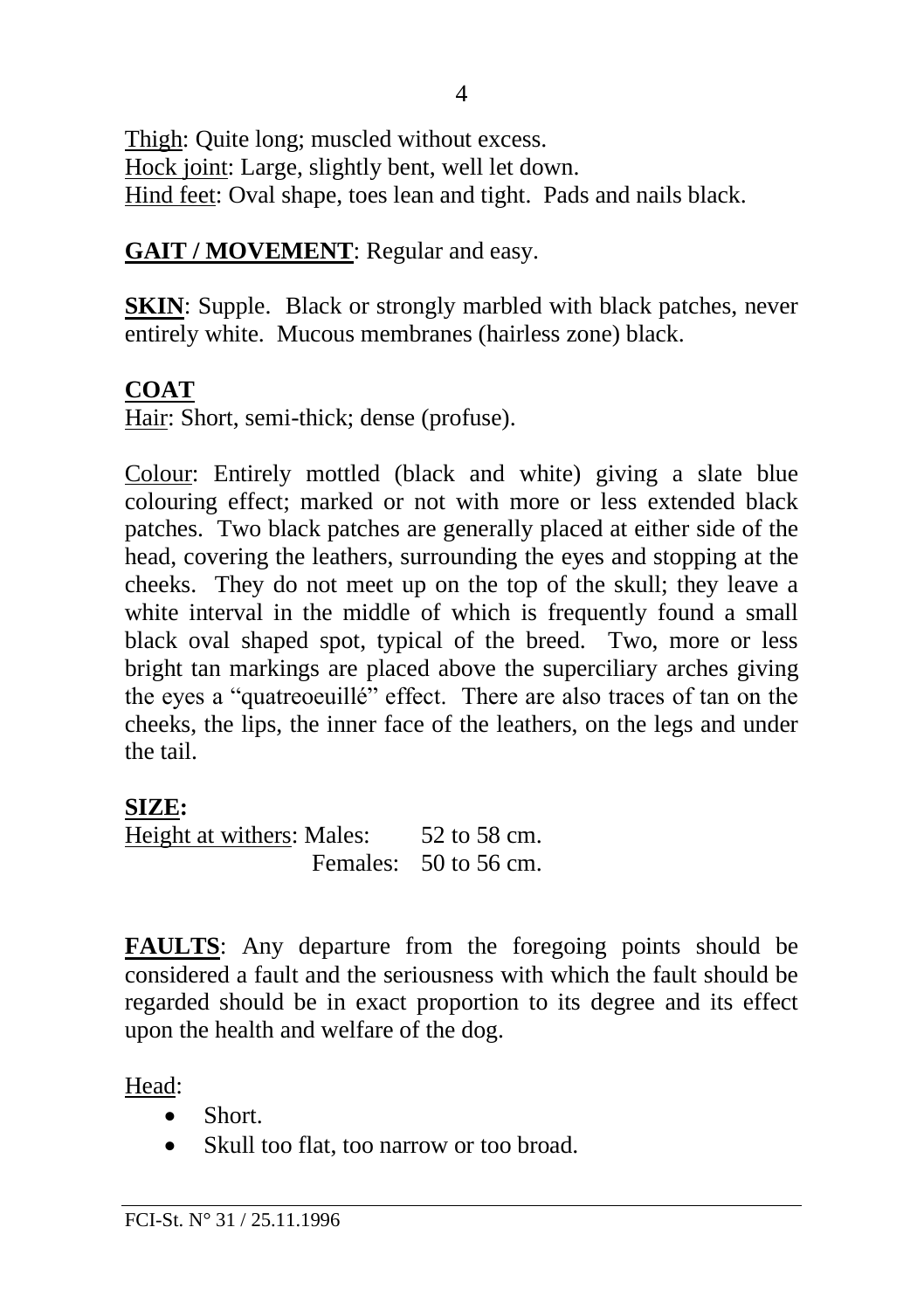• Leathers short, high set, insufficiently curled in.

### Body:

- Too long; slack topline; lack of substance.
- Croup falling away.

# Tail:

• Tail deviated

# Limbs:

- Bone structure insufficiently developed.
- Shoulder straight.
- Cow hocks, seen from behind.
- Splayed feet.

# Behaviour:

• Timid subject.

# **DISQUALIFYING FAULTS**:

- Aggressive or overly shy dogs.
- Any dog clearly showing physical of behavioural abnormalities.
- Lack of type.
- Visible disabling defect.
- Serious anatomical malformation
- Over-or undershot mouth.
- Light eyes.
- Any other coat than that indicated in the standard.

# **N.B.:**

- Male animals should have two apparently normal testicles
- fully descended into the scrotum.
- Only functionally and clinically healthy dogs, with breed
- typical conformation should be used for breeding.